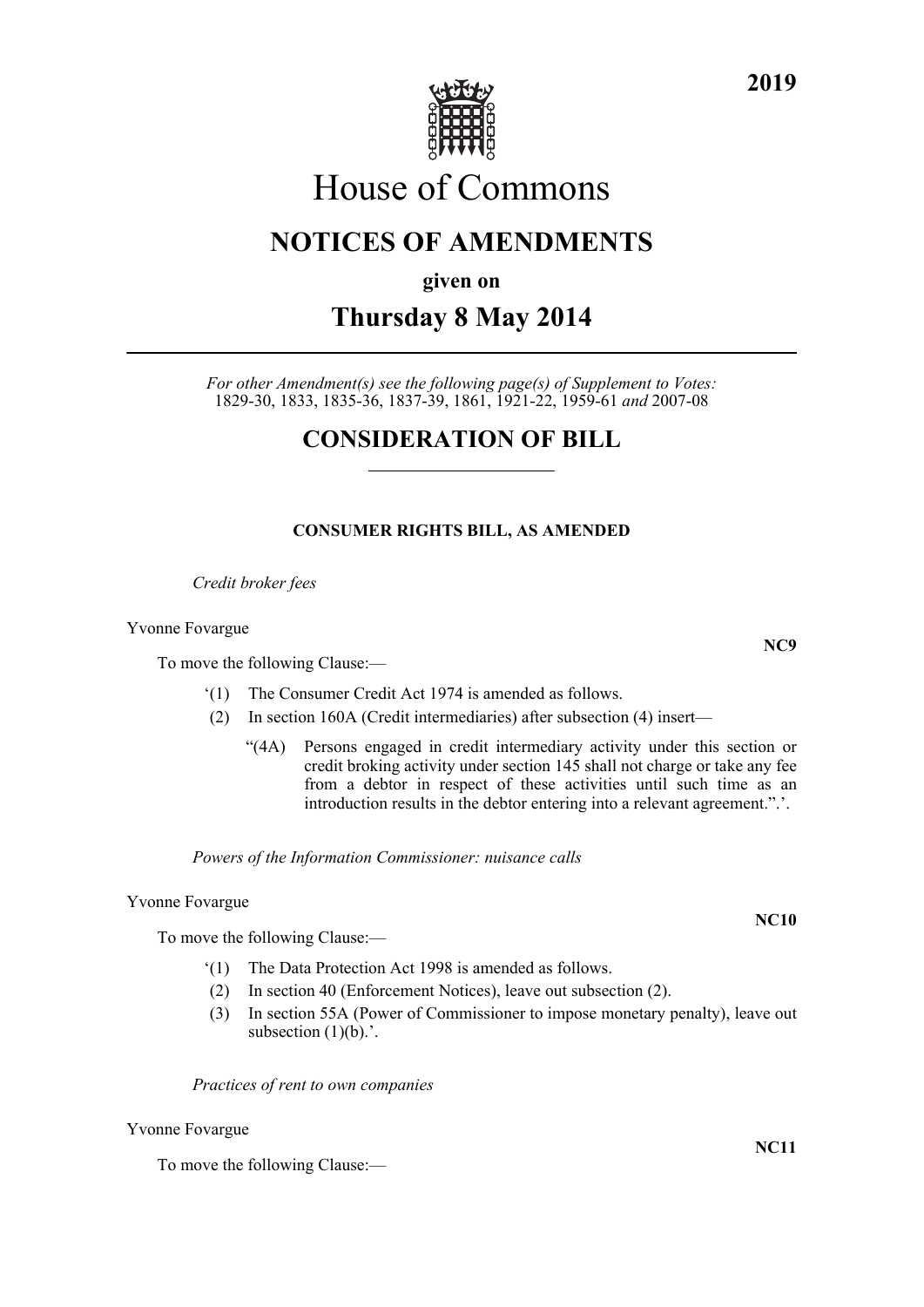- '(1) This section applies to credit agreements and consumer hire agreements taken out in respect of household goods specified in rules by the Financial Conduct Authority.
- (2) The rules under subsection (1) shall—
	- (a) include a requirement on lenders to include in pre-contractual information adequate explanations and information allowing prospective customers to compare both the cash price of goods and the total cost of the credit agreement to a representative retail price for those goods;
	- (b) prohibit lenders from requiring customers to take out insurance sold or brokered by the lender as a condition of obtaining credit;
	- (c) set out specific steps lenders must take before taking action to enforce the agreement or recover possession of goods; and
	- (d) set out the steps lenders should take to check that the agreement is affordable and suitable for prospective consumers.'.

#### *Right to full refund: ticketed events*

#### Philip Davies

To move the following Clause:—

'An event organiser must issue a full cash refund where their tickets are returned to them up to 24 hours before the start of the event.'.

*Goods to be as described: meat products*

Philip Davies Philip Hollobone Julian Sturdy Sir Gerald Howarth Jim Fitzpatrick Philip Davies

To move the following Clause:—

- '(1) All products containing halal and kosher meat shall be labelled as such at the point of sale by retail and food outlets.
- (2) A food outlet is anywhere where food is sold to the public.'.

*Communications services: change of service provider*

#### Philip Davies

To move the following Clause:—

- '(1) Section 3 of the Communications Act 2003 is amended as follows.
- (2) At the end of subsection (2)(b) insert "with a switching process that is led by the receiving communications service provider".'.

**NC12**

**NC13**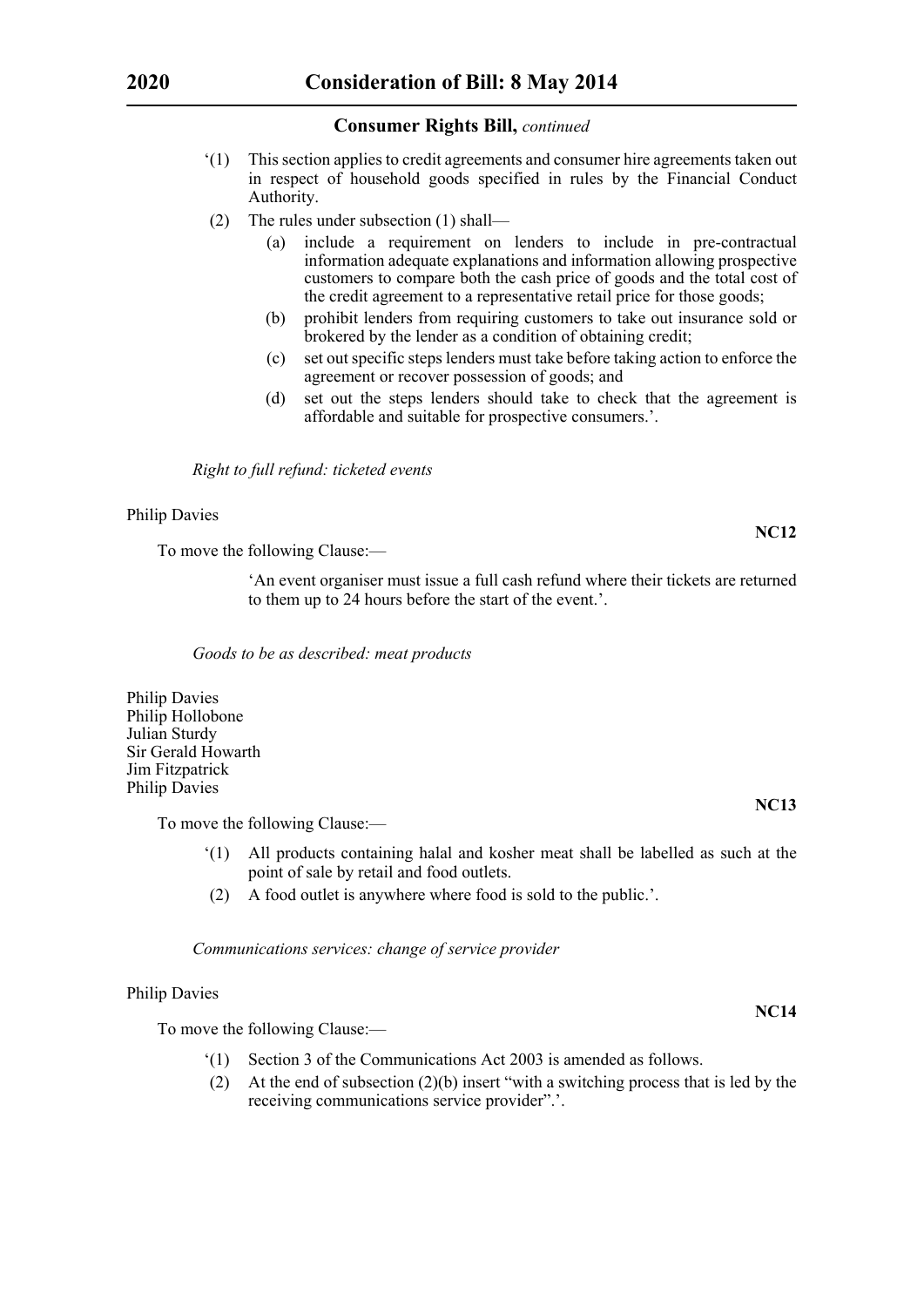*Right to corrective action*

Mark Durkan Fiona O'Donnell Mike Wood

To move the following Clause:—

- '(1) This section applies if either—
	- (a) the responsible economic actor has identified that goods supplied present a health and safety risk to the consumer; or
	- (b) the appropriate authority has identified that goods supplied present a risk to the public safety; and

as a result, the product is subject to corrective action by either party (a "recall action").

- (2) The consumer has the right to expect that the responsible economic actor for any goods supplied subject to a recall action must take all reasonable steps to inform all persons affected, or likely to be affected by the safety risks from the goods, within the shortest period of time practicable.
- (3) The consumer, if placed at risk by goods subject to a recall action, has the right to prompt and effective action by the economic actor of that product to ensure that—
	- (a) the defect posing a safety risk to any persons affected or likely to be affected is eliminated;
	- (b) the actions required to achieve (a) do not cause significant inconvenience to the consumer; and
	- (c) all costs associated with the recall action are borne by the responsible economic actor.
- (4) The Secretary of State will periodically gather and make publicly available information relating to safety incidents caused by recalled goods, and estimates of how many such goods still remain unaccounted for.
- (5) The effectiveness of recall actions, and the procedures in place to achieve successful recalls, will be the subject of periodic review by the Secretary of State, with reference to public information on recalls in subsection (4) and any other relevant data.
- (6) The Secretary of State may create or designate a body to act as a consumer product safety and recall authority.
- (7) The Secretary of State may by regulations provide for the authority to—
	- (a) act to protect the public from identifiable and unreasonable risks of injury, death or household risk from consumer products;
	- (b) review products, test products, or receive or commission reports from other competent persons;
	- (c) direct corrective action to be taken by relevant economic actors, regulators or authorities;
	- (d) ensure and direct forms of consumer registration, from purchase of products, with databases which will be conducive to optimal fulfilment of (a) and (c) above;
	- (e) require notification by economic actors, including manufacturers, brand suppliers or traders, of significant evidence of concern in respect of the consumer safety of relevant products; and
	- (f) provide for accessible, intelligible information and advice to be available to consumers and relevant economic actors in respect of product safety, corrective actions and other guidances relevant to the authority's work.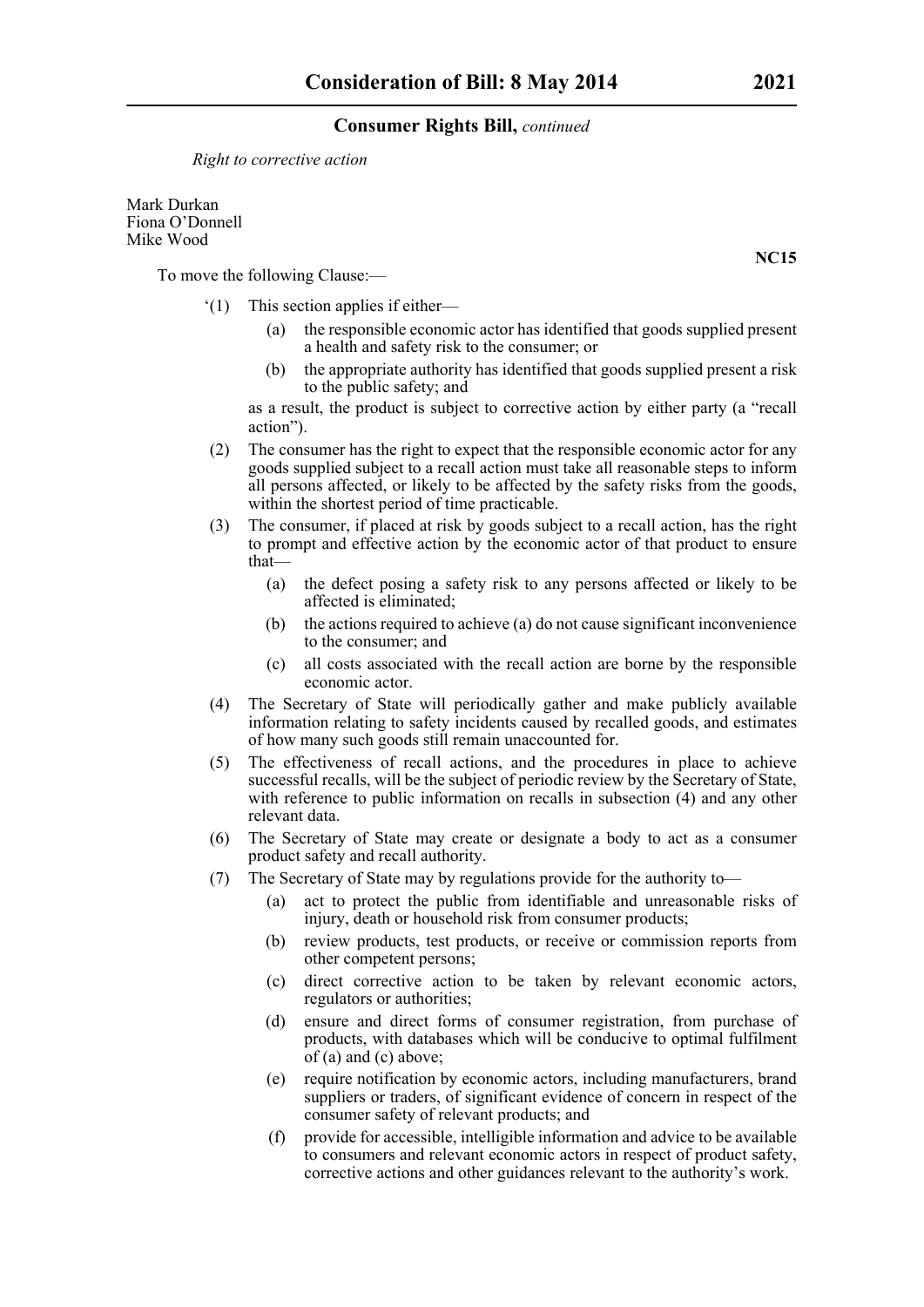- (8) For the purposes of subsections  $(4)$ ,  $(5)$ ,  $(6)$  and  $(7)$ , the Secretary of State must consult with—
	- (a) market regulators;
	- (b) relevant authorities; and
	- (c) any other bodies he thinks appropriate.
- (9) For the purposes of this section "economic actor" means—
	- (a) a "trader" as defined in section 2(2); or
	- (b) a manufacturer of "goods" as defined in section 2(8).'.

#### Philip Davies

Schedule **2,** page **52**, line **2**, at the end insert—

'20A A term which has the object or effect of permitting a trader block, restrict or otherwise hinder the access of a consumer to any lawful electronic communications network or electronic communications service on the basis of an unreasonable or unusual definition of "internet access", "data", "web access" or similar word or phrase.

Nothing in this prohibition shall affect filters for the purpose of child protection.

Electronic communications network or electronic communication service shall have the same meaning as in the Communications Act 2003.'.

*Secondary ticketing platforms: product and seller information*

#### Stella Creasy Stephen Doughty

To move the following Clause:—

- '(1) The Secretary of State shall issue guidance to all traders who operate as secondary ticketing platforms on the application of the Consumer Contracts (Information, Cancellation and Additional Charges) Regulations 2013.
- (2) Guidance issued under section (1) shall include how secondary ticketing platforms must inform consumers of—
	- (a) the chosen identity of the seller;
	- (b) the country of residence of the seller;
	- (c) information provided by previous buyers on the reliability of the seller and the tickets he has sold;
	- (d) information on any complaints made against the seller for failing to supply tickets;
	- (e) information on any complaints made against the seller for supplying fraudulent or invalidated tickets; and
	- (f) information on all other accounts currently or previously held with the secondary ticketing platform linked to the seller by virtue of personal, financial and contact information provided by them.
- (3) Guidance issued under section (1) shall set out how information required under Part 2 of the Consumer Contracts (Information, Cancellation and Additional Charges) Regulations 2013 shall be—
	- (a) accurate; and
	- (b) prominently displayed before a buyer is able to purchase.
- (4) Guidance issued under section (1) shall set out how secondary ticketing platforms must disclose clearly if the seller of the ticket is—

**19**